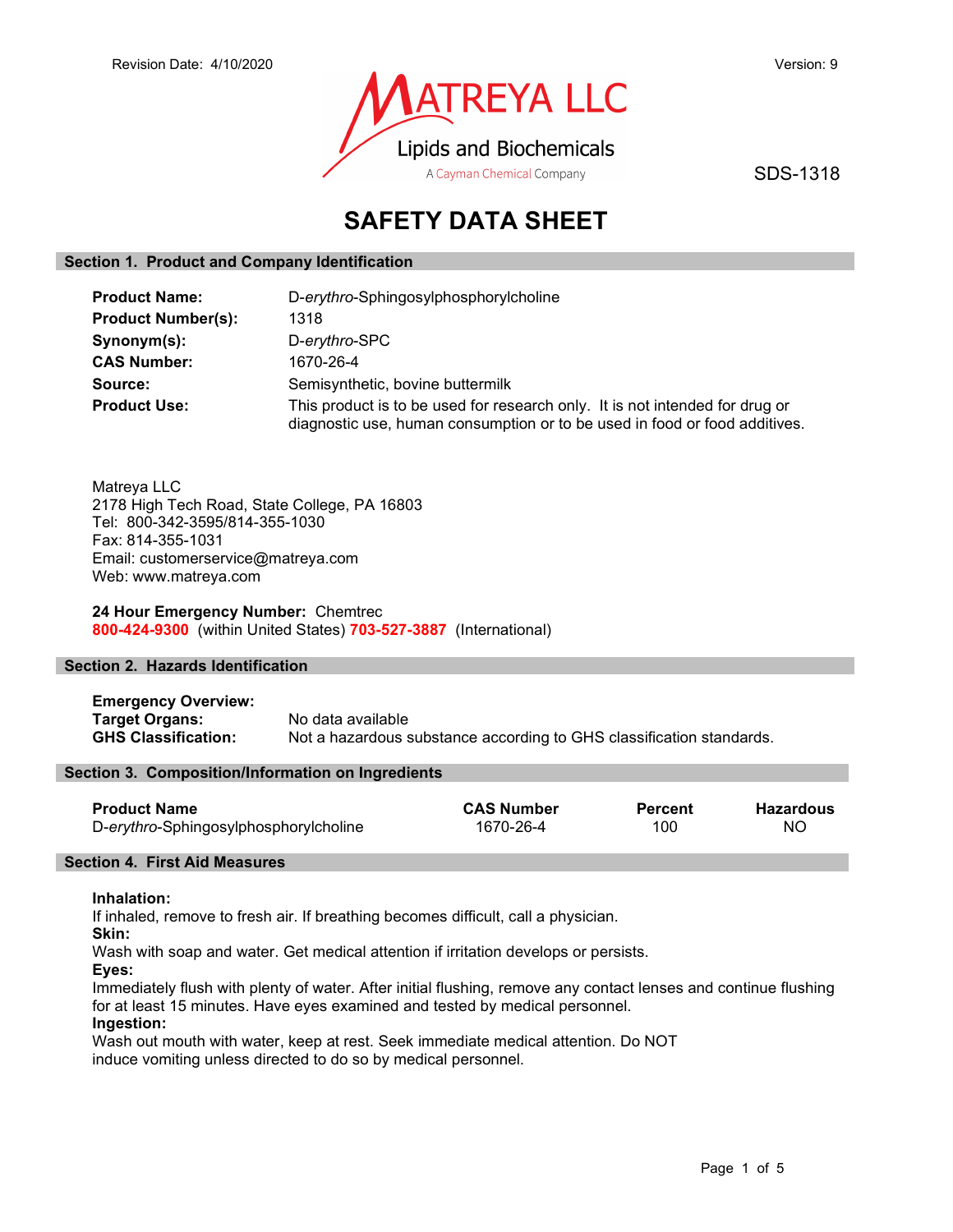# Section 5. Fire Fighting Measures

# Suitable extinguishing media: Use dry chemical, alcohol-resistant appropriate foam, carbon dioxide, or water spray. Specific hazards arising from the chemical: No data available Special protective actions for fire fighters: No data available Special protective equipment for fire fighters:

Wear breathing apparatus and use water spray to keep fire-exposed containers cool.

# Section 6. Accidental Release Measures

# Personal precautions:

Wear appropriate personal protective equipment. After contact with skin, wash immediately with plenty of water.

#### Environmental precautions:

Do not let product enter drains.

#### Methods and Materials for containment and cleaning up:

Sweep up and keep in suitable, closed container for disposal.

# Section 7. Handling and Storage

#### Precautions for safe handling:

Avoid contact with eyes, skin or clothing. Do not ingest. Use only with adequate ventilation. Keep sealed when not in use. Wear appropriate personal protective equipment.

# Conditions for safe storage, including incompatibilities:

Recommended storage temperature: -20°C. Keep container tightly closed in a dry and well-ventilated place.

#### Section 8. Exposure Controls/Personal Protection

This product contains no substances with occupational exposure limit values.

#### Engineering Controls:

No specific ventilation required. Personal Protective Equipment:

#### Respiratory protection:

Respiratory protection is not required. Where protection from nuisance levels of dusts are desired, use type N95 (US) or type P1 (EN 143) dust masks. Use respirators and components tested and approved under appropriate government standards such as NIOSH (US) or CEN (EU).

#### Hand protection:

For prolonged or repeated contact use protective gloves. Recommended: Nitrile rubber Eye protection:

Safety eyewear should be worn at all times to avoid exposure to liquid splashes, mists, or dusts. Recommended: Safety glasses with side shields or goggles.

#### Skin protection:

Protective clothing should be selected specifically for the working place, depending on concentration and quantity of the hazardous substances handled. Recommended: Lab coat

#### Section 9. Physical and Chemical Properties

| Appearance:                              | Solid             |
|------------------------------------------|-------------------|
| Odor:                                    | No data available |
| <b>Odor threshold:</b>                   | No data available |
| pH:                                      | No data available |
| <b>Melting/Freezing point:</b>           | No data available |
| Initial boiling point and boiling range: | No data available |
| Flash point:                             | No data available |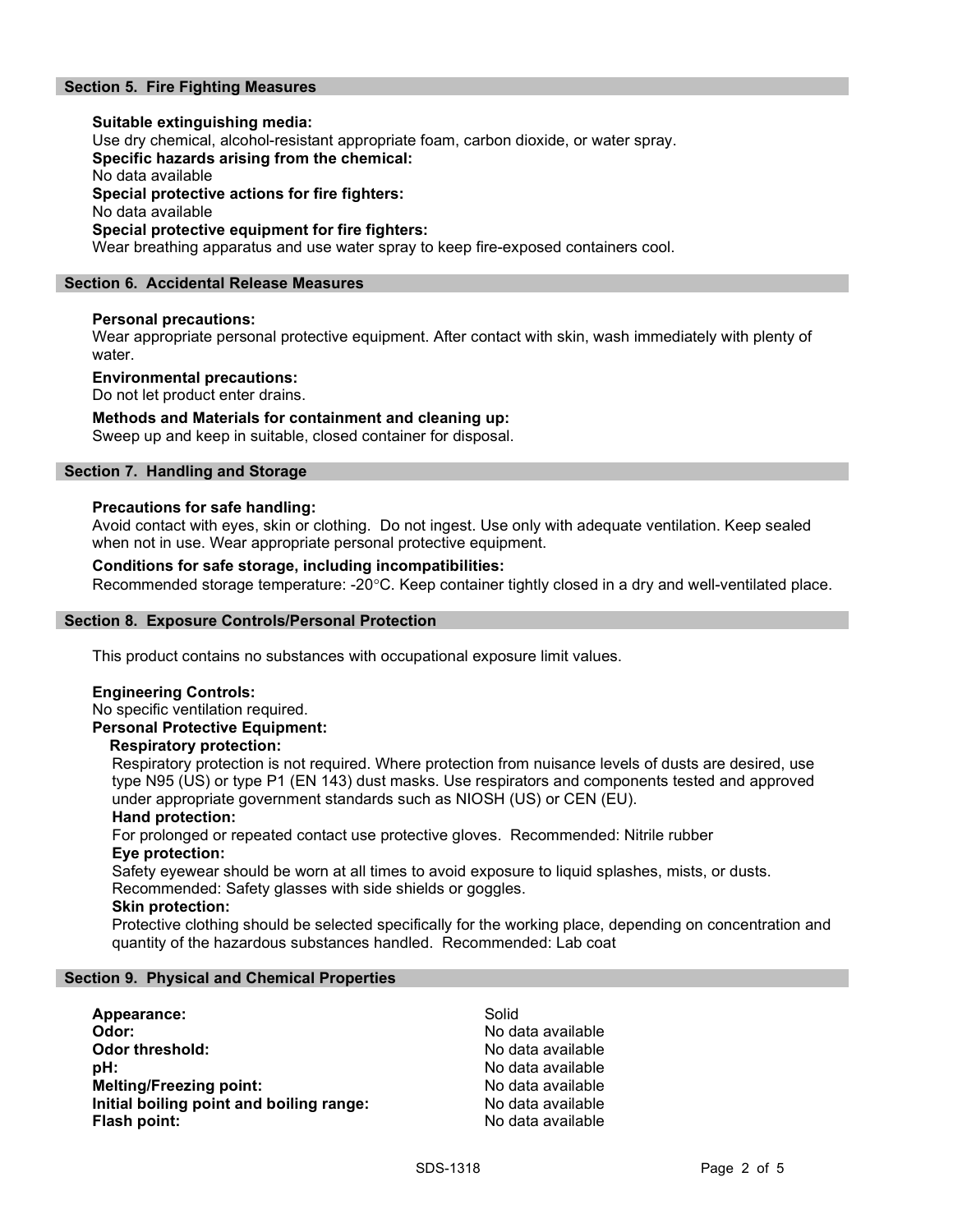Evaporation rate:<br>
Flammability (solid. gas): No data available Flammability (solid, gas):<br>
Upper/Lower flammability or explosive limit: No data available Upper/Lower flammability or explosive limit: Vapor pressure:  $\blacksquare$ Vapor density: No data available Relative density:<br>
Solubility (ies):<br>
Solubility (ies):<br>
No data available<br>
Chloroform/metha Partition coefficient (n-octanol/water): No data available Auto-ignition temperature: No data available Decomposition temperature: No data available Viscosity: No data available Molecular formula: C<sub>23</sub>H<sub>49</sub>N<sub>2</sub>O<sub>5</sub>P Molecular weight: 465

Chloroform/methanol, 2:1

#### Section 10. Stability and Reactivity

#### Reactivity:

Stable under recommended storage conditions.

### Chemical stability:

Stable under recommended storage conditions.

# Possibility of hazardous reaction:

No data available

Conditions to avoid: No data available

#### Incompatible materials: No data available

Hazardous decomposition products: No data available

# Section 11. Toxicological Information

#### Acute toxicity: No data available

Skin corrosion / irritation: No data available

Serious eye damage / irritation: No data available Respiratory or skin sensitization: No data available

#### Germ cell mutagenicity: No data available

# Carcinogenicity:

No component of this product present at levels greater than or equal to 0.1% is identified as a carcinogen or potential carcinogen by IARC, ACGIH, NTP or OSHA.

# Reproductive toxicity:

No data available

# Specific target organ toxicity - single exposure:

No data available

#### Specific target organ toxicity - repeated exposure: No data available

# Aspiration hazard:

No data available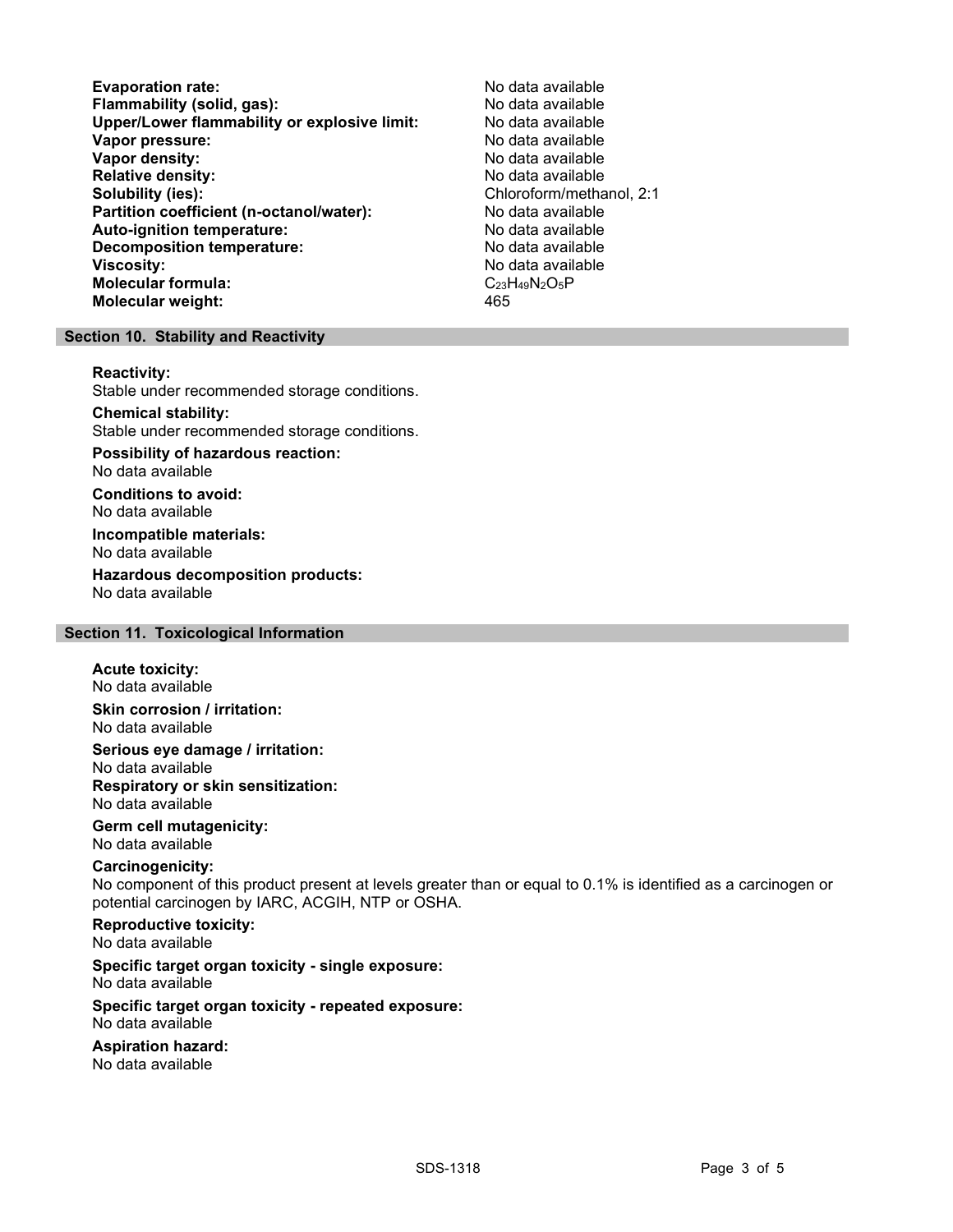# Section 12. Ecological Information

# Toxicity: No ecological data available for this product. Persistence and degradability: No data available Bioaccumulative potential: No data available

Bioaccumulation: No data available

Mobility in soil: No data available

Other adverse effects: No data available

#### Section 13. Disposal Consideration

#### Disposal methods:

Observe all federal, state and local environmental regulations.

#### Section 14. Transportation Information

| DOT (US)<br><b>UN Number:</b>                       | Not dangerous goods |
|-----------------------------------------------------|---------------------|
| <b>Land Transport ADR/RID</b><br><b>UN Number:</b>  | Not dangerous goods |
| <b>Maritime Transport IMDG</b><br><b>UN Number:</b> | Not dangerous goods |
| <b>Air Transport ICAO/IATA</b><br><b>UN Number:</b> | Not dangerous goods |

#### Section 15. Regulatory Information

Product Name CAS Number D-erythro-Sphingosylphosphorylcholine 1670-26-4

# SARA 302 Components:

No chemicals in this material are subject to the reporting requirements of SARA Title III, Section 302.

#### SARA 313 Components:

This material does not contain any chemical components with known CAS numbers that exceed the threshold (De Minimis) reporting levels established by SARA Title III, Section 313.

# SARA 311/312 Hazards:

No 311/312 SARA Hazards

#### California Prop. 65 Components:

This product does not contain any chemicals known to State of California to cause cancer, birth, or any other reproductive defects.

# DSL/NDSL status:

This product contains the following components that are not on the Canadian DSL nor NDSL lists.

| Component                             | <b>CAS Number</b> |  |
|---------------------------------------|-------------------|--|
| D-erythro-Sphingosylphosphorylcholine | 1670-26-4         |  |